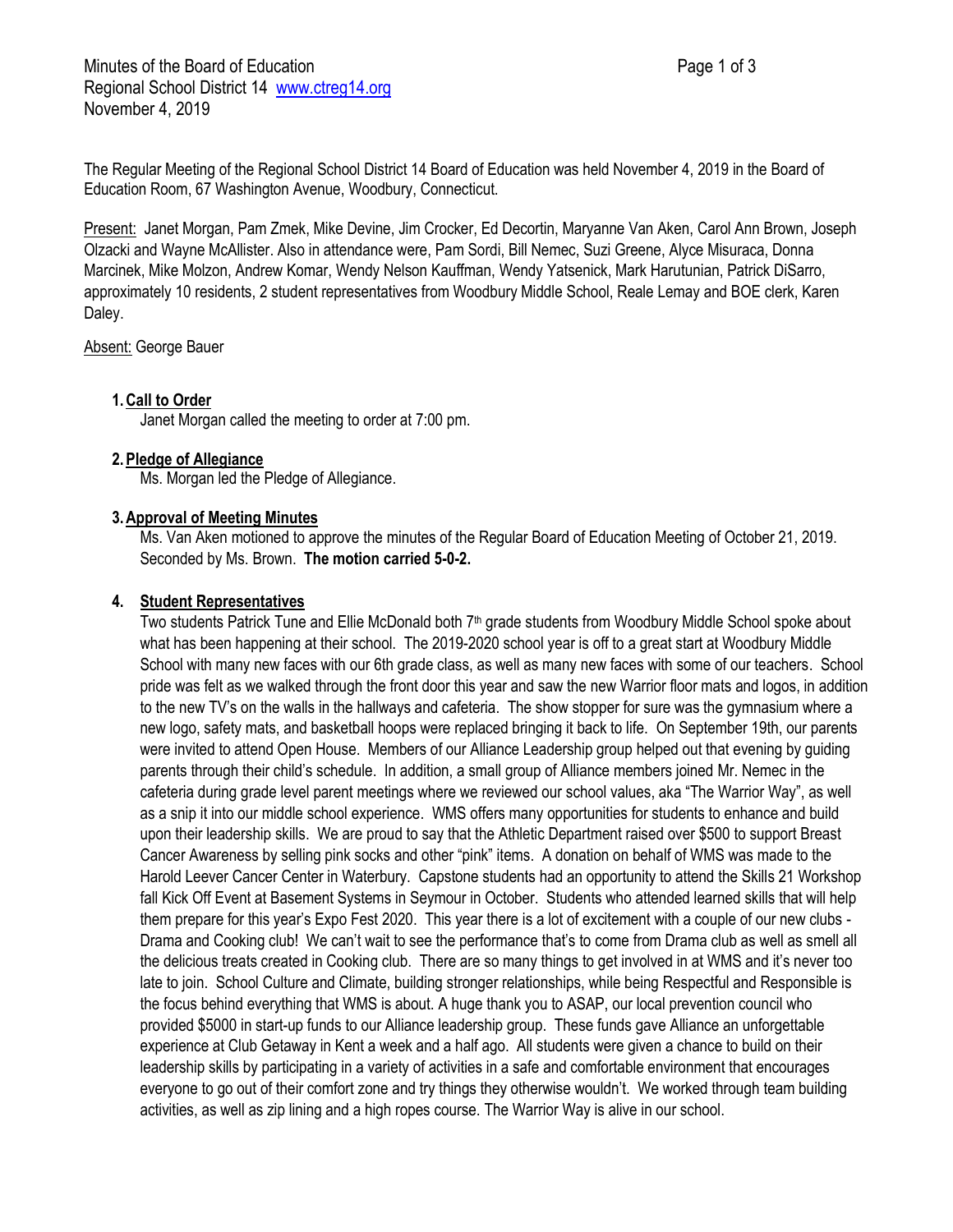# **5.Superintendent's Report** -

- a. Organizational Chart Dr. Olzacki presented the final organizational chart that has been worked on for the last couple of months. This is a very descriptive breakdown of who reports to who within Region 14. The Board is pleased to finally have an organizational chart to show how the district is working after requesting it multiple times over the last several years.
- b. Teaching and Learning Progress Ms. Nelson Kauffman went over how the Teaching and Learning process is working. She explained the pyramid and what is being accomplished. The teacher leaders are bringing in teachers that may not be a part of the teaching and learning group to help make them better teachers. The teaching and learning team will be meeting with the nationally renowned Kim Marshall to learn about informal evaluations and to see how best to use them. They are looking deep into the test scores to see how to best serve the students. Some teaching topics may be reordered over the course of the school year to make sure that topics which are on the SBAC are being covered before the test so students can have knowledge in the areas of the questions that are on the test. Each teacher must have 2 SLO's; one of which will be based on standardized testing. Using the Smarter Balance assessments, staff can determine from the students how well the teachers are teaching individual topics. WMS is rolling out a question of the day to find out where we need to focus our attention. The other focus is the Social Emotional Leaning, building students' academic stamina and to help reinforce a don't give up attitude. The teacher leaders are coming together, collaborating and they are excited about their findings and are eager to help the students continue to achieve.
- c. FFA Convention The VoAg students performed very well at nationals and will come back and present to the Board at an upcoming meeting.
- d. Mike Molzon and Reale Lemay came to speak about the water testing at NHS. There is an elevated level of copper detected only, not lead, from a sample that was taken in September. The state has prescribed daily flushing of the system as well as sampling the wells from several different locations now and then again in two weeks. Public notification was done as of today to all NHS students as well as family's district wide. The filters on the water bottle filling stations can be adjusted to provide more filtration of copper. Testing will continue to monitor the situation and it should be noted that there have been similar issues in other new constructions of schools in the area. Mr. Lemay is happy to answer any questions from staff, board members or residents. Current protocol at NHS is that every single faucet is run in the morning for 15-20 minutes each day before students arrive to flush out the system and the cafeteria reports that very little food is prepared with water.

# **6.Board Committee Reports**

**a. Policy Committee Report** – Packet 4 has now been reviewed and a spreadsheet has been created showing the date of last review for all policies in the packet.

# **7.Board Chair Comments** –

- **a.** The Board will consider postponing the next meeting to Tuesday rather than Monday or canceling all together to accommodate the Woodbury Town Meeting.
- **b.** The evaluation process of the Superintendent will be reviewed at the Board Retreat on Wednesday.

# **8.Public Comment** – none